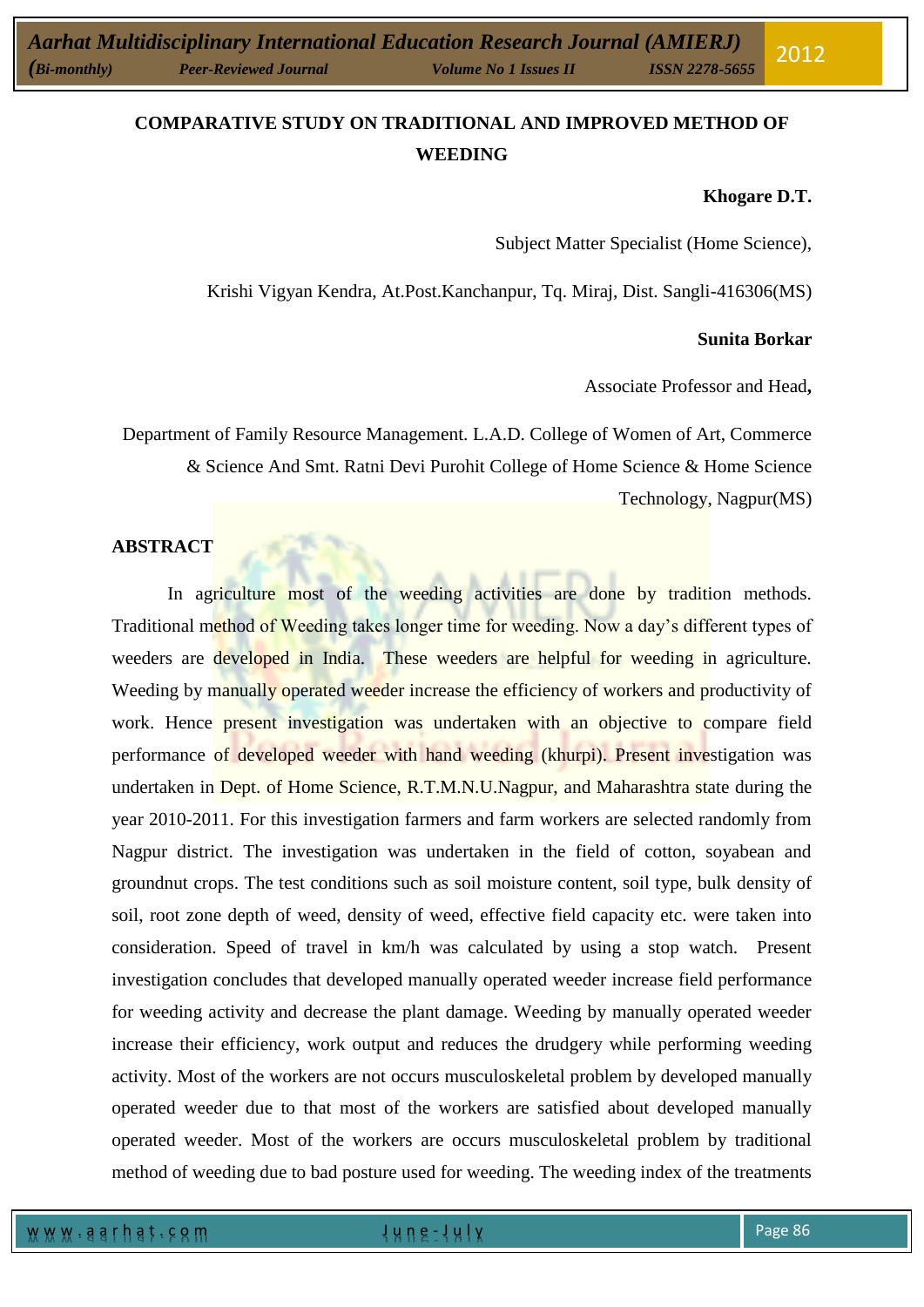varied significant at 1% level of significance whereas the replications were found to be nonsignificant.

**Key words:** *Traditional method, improved method and comparison*

### **INTRODUCTION:**

Manual weeding requires huge labour force and accounts for about 25 per cent of the total labour requirement which is usually 900 to 1200 man-hours/hectare. In India, this operation is mostly performed manually with cutlass or hoe that requires high labour input, very tedious and it is a time-consuming process.

Moreover, the labour requirement for weeding depends on weed flora, weed intensity, time of weeding, and soil moisture at the time of weeding and efficiency of worker. Often several weeding operation are necessary to keep the crop weed free. Reduction in yield due to weed alone was estimated to be 16 to 42 % depending on crop and location which involves one third of the cost of cultivation.

Weeding and hoeing is generally done 15 to 20 days after sowing. The weed should be controlled and eliminated at their early stage. Depending upon the weed density, 20 to 30 per cent loss in grain yield is quite usual which might increase up to 80 per cent if adequate crop management practice is not observed. Competition in the early stage of growth and failure to control weeds in the first three weeks after seeding, reduce the yield by 50 per cent.

Presently there are many types of weeders available from simple to complex and motorized weeders. Several innovative and cost effective designs were developed and experimented according to the requirements of the farmers and soil conditions. Efforts are still on to reduce the drudgery in weeding operation. While operating the weeder, there would be some weeds left near the plant. These weeds were manually removed, which is a supplemental effort to the mechanical weeding. The field was irrigated one day before weeding and at least half inch water was retained for easy operation. Weeder was moved front and back between every two rows both vertically and horizontally. Hence present investigation was undertaken with an objective to compare field performance of developed weeder with hand weeding (khurpi).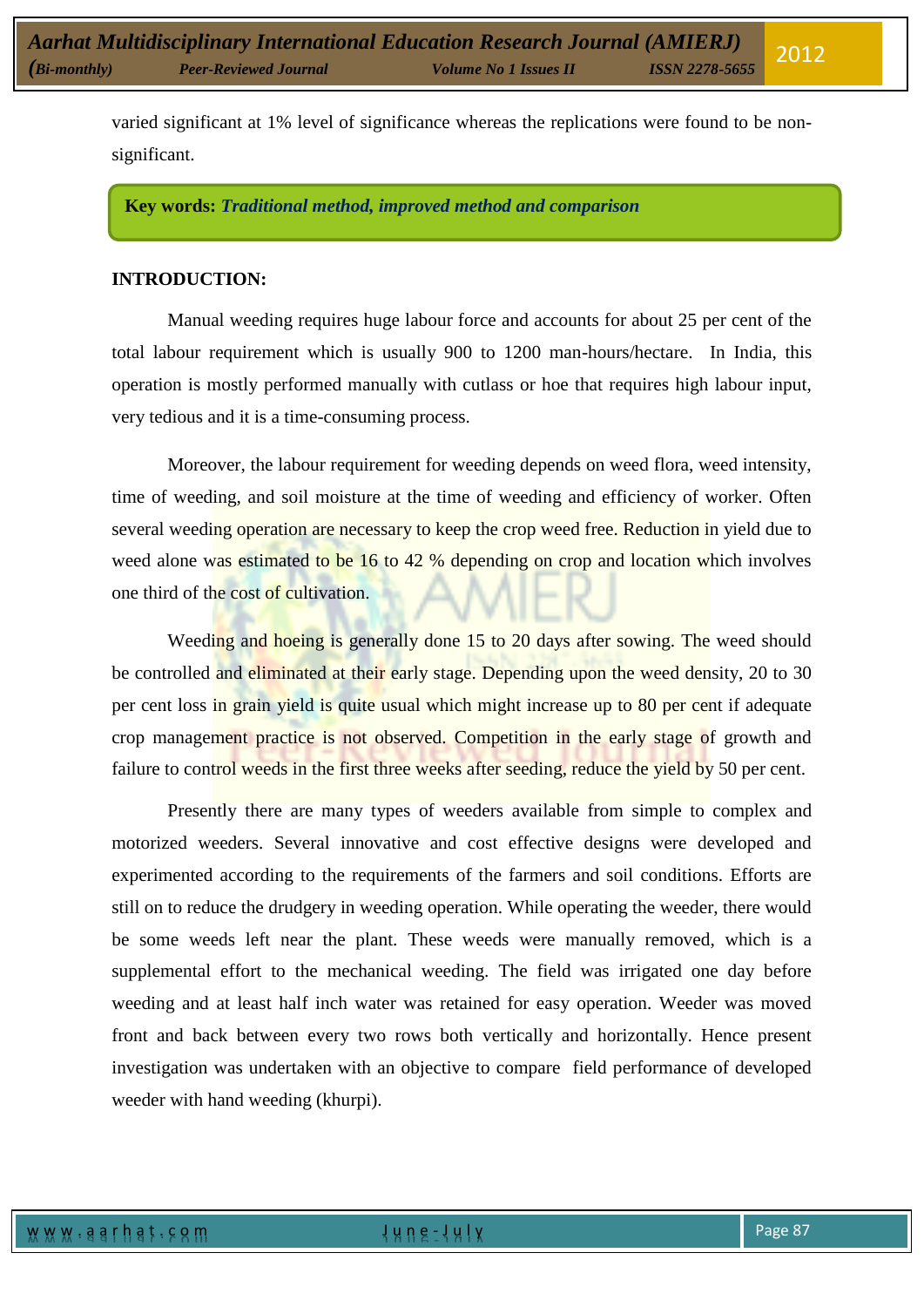# **MATERIALS AND METHODS:**

Present investigation was undertaken in Dept. of Home Science, R.T.M.N.U.Nagpur, and Maharashtra state during the year 2010-2011. For this investigation farmers and farm workers are selected randomly from Nagpur district. The investigation was undertaken in the field of cotton, soyabean and groundnut crops. The test conditions such as effective field capacity, Theoretical field capacity, Field efficiency, Weeding index and Plant damage. were taken into consideration. Speed of travel in km/h was calculated by using a stop watch. Ergonomical parameters like heart rate, energy expenditure, TCCW & PCW are evaluated while performing the weeding activity in cotton crop by traditional and improved method using developed manually operated weeder.

### **RESULT AND DISCUSSION:**

**Table No.1. Field Evaluation while performing weeding activity by traditional method and by developed manually operated weeder.**

| Sr.<br>No.       | <b>Parameters</b>        | <b>Traditional</b><br>method of<br>weeding<br>(khurpi)<br>(Average of 5<br>replications) | <b>Weeding by</b><br>developed<br>manually<br>operated<br>weeder.<br>(Average of 5<br>replications) | <b>Significant</b><br>changes in<br>improved over<br>existing<br>па |
|------------------|--------------------------|------------------------------------------------------------------------------------------|-----------------------------------------------------------------------------------------------------|---------------------------------------------------------------------|
| 1.               | Effective field capacity | 1.28                                                                                     | 2.16                                                                                                | $-2.42**$                                                           |
|                  | (ha/day)                 |                                                                                          |                                                                                                     |                                                                     |
| $\overline{2}$ . | Theoretical field        | 1.32                                                                                     | 2.19                                                                                                | $-2.51**$                                                           |
|                  | capacity (ha/day)        |                                                                                          |                                                                                                     |                                                                     |
| 3.               | Field efficiency         | 58.25                                                                                    | 83.89                                                                                               | $-5.82**$                                                           |
|                  | (percent)                |                                                                                          |                                                                                                     |                                                                     |
| 4.               | Weeding index (percent)  | 62.72                                                                                    | 88.54                                                                                               | $-5.97**$                                                           |
| 5.               | Plant damage (percent)   | 8.63                                                                                     | 2.85                                                                                                | $-4.07**$                                                           |

Test applied - Paired t-test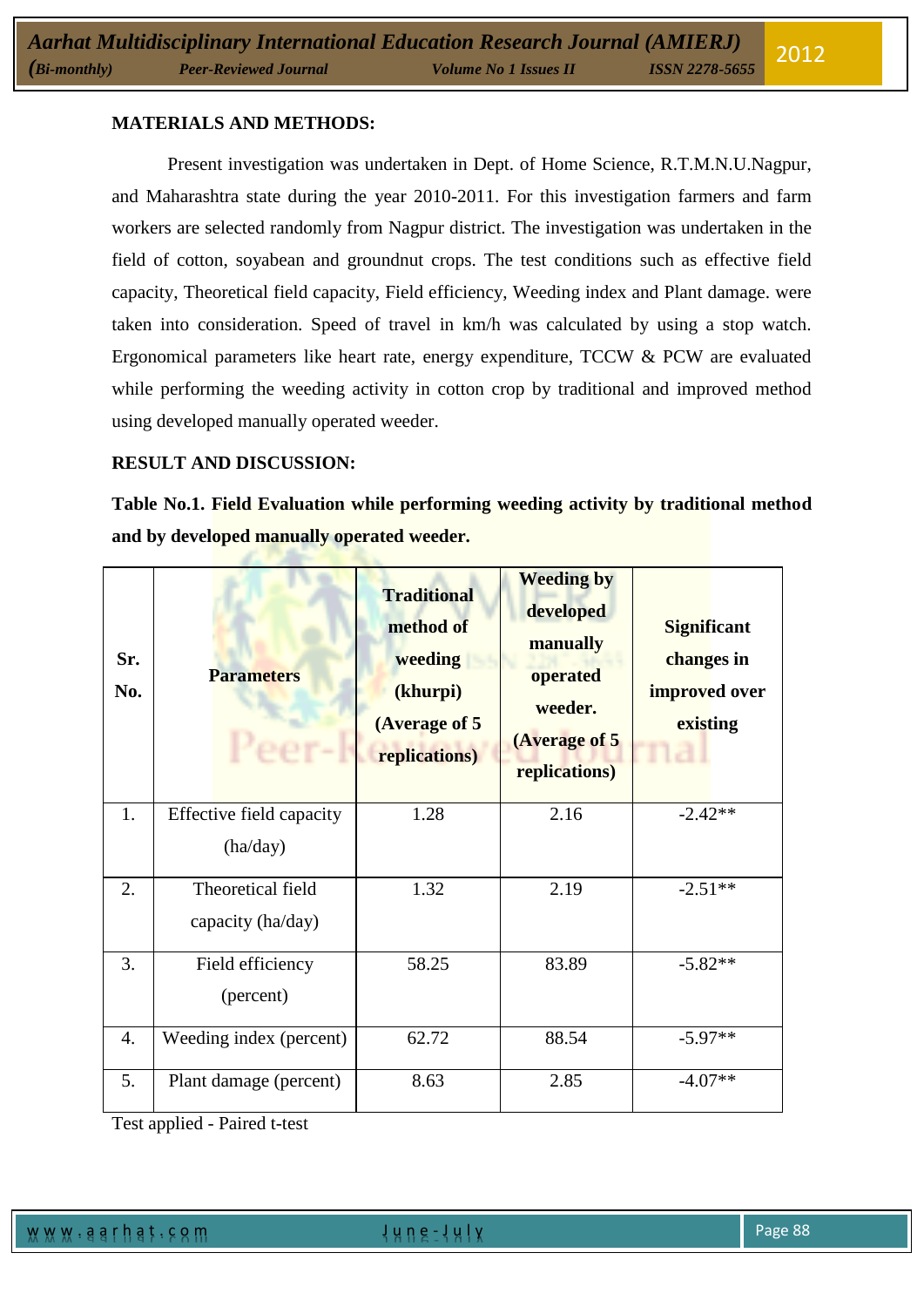\*Significant at one tail

\*\* Significant at two tail

Field evaluation of the weeding activity showed significant reduction in the plant damage while. Significant increase in the effective field capacity (-2.42\*\*), theoretical field capacity  $(-2.51**)$ , field efficiency  $(-5.82**)$  and weeding index  $(-5.97**)$ .

Table conclude that developed manually operated weeder increase field performance for weeding activity and decrease the plant damage. Yadav and Pund (2007) observed that the weeding efficiency depends on the root zone depth of weeds, shape of blades and moisture content of the soil at testing site and cutting depth of the weeder blades.

| Table No. 2. Ergonomical evaluation of weeding activity (N=50) |  |  |
|----------------------------------------------------------------|--|--|
|                                                                |  |  |

| Sr.              | <b>Ergonomical</b> | <b>Weeding by</b> | <b>Weeding by</b> | <b>Significa</b> | 't' value   |
|------------------|--------------------|-------------------|-------------------|------------------|-------------|
| No.              | parameters         | "khurpi"          | developed         | nt               |             |
|                  |                    | (traditional      | manually operated | reductio         |             |
|                  |                    |                   | weeder            | $\mathbf n$      |             |
| 1.               | Average working    | $130.20 \pm 9.12$ | $122.48 \pm 8.04$ | $-7.81$          | $6.72**$    |
|                  | heart rate         |                   | ISSN 228 - Mont   |                  |             |
|                  | (Beats/min)        |                   |                   |                  |             |
| 2.               | Average peak heart | $139.12 \pm 9.85$ | $129.62 \pm 8.97$ | $-9.5$           | $7.13**$    |
|                  | rate (Beats/min)   |                   |                   |                  |             |
| 3.               | Average energy     | 11.99±2.34        | $10.75 \pm 2.11$  | $-1.24$          | $0.92^{N5}$ |
|                  | expenditure        |                   |                   |                  |             |
|                  | (kj/min)           |                   |                   |                  |             |
| $\overline{4}$ . | Peak energy        | $13.40 \pm 2.47$  | $11.88 \pm 2.28$  | $-1.52$          | $1.32^{N5}$ |
|                  | expenditure        |                   |                   |                  |             |
|                  | (kj/min)           |                   |                   |                  |             |
| 5.               | Average TCCW       | $558 \pm 160.65$  | $523 \pm 150.57$  | $-35$            | $7.58**$    |
|                  | (Beats)            |                   |                   |                  |             |
| 6.               | Average PCW        | $31.72 \pm 7.14$  | $29.13 \pm 6.09$  | $-2.59$          | $1.07^{N5}$ |
|                  | (Beats/min)        |                   |                   |                  |             |

w w w . a a r h a t . c o m J u n e - J u l y Page 89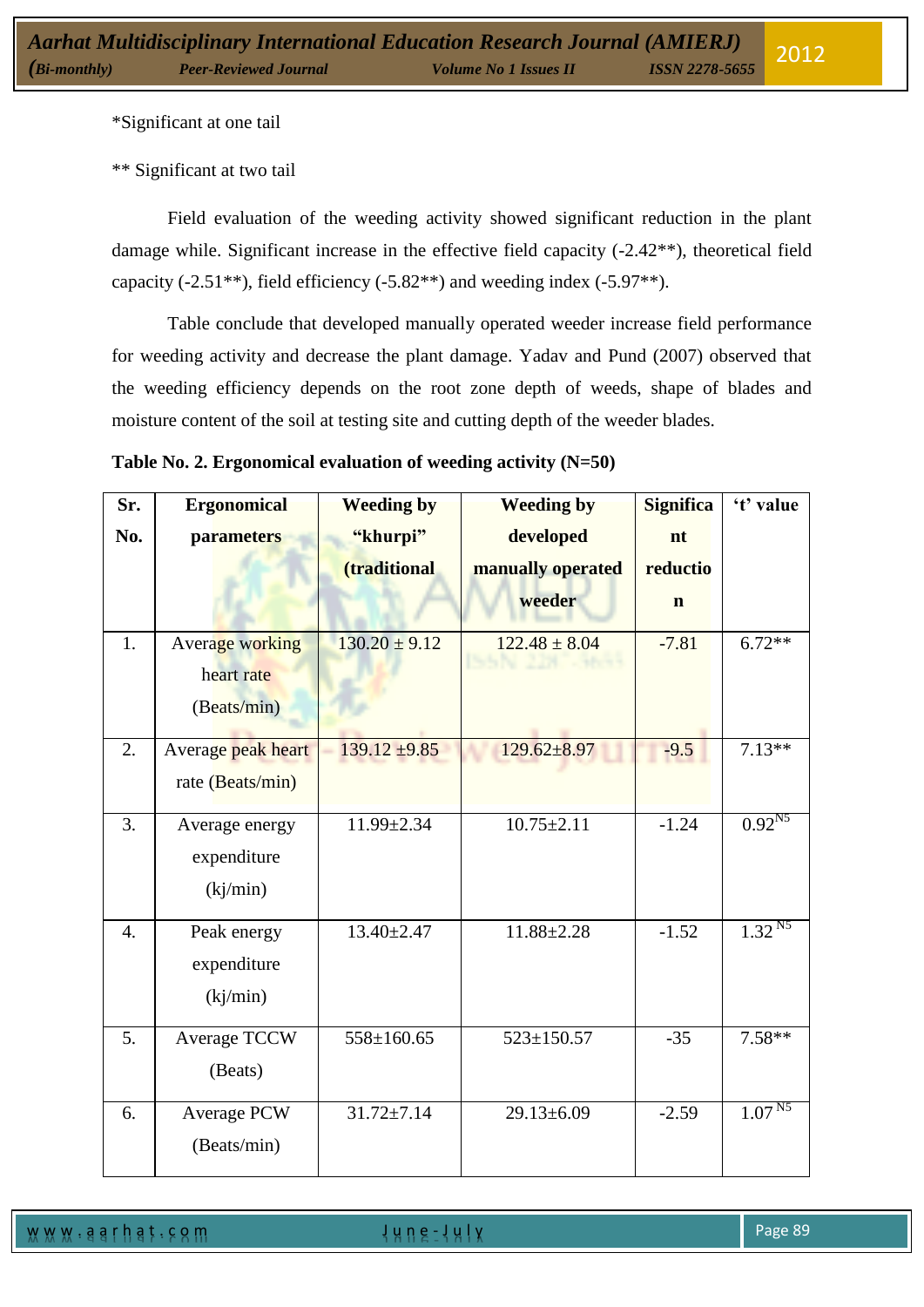\*\*Significant at 1% level

N5 – Man Significant

'-' Sign indicate reduction over existing

TCCW – Total cardiac cost of work

Pckl – Physiological cost of work.

**Note** : Values are means of 5 replications

Ergonomically parameters like heart rate, energy expenditure, TCCW & PCW are evaluated while performing the weeding activity in cotton crop by traditional and improved method using developed manually operated weeder is shown in above table. It is observed that average heart rate (130.29 beats/min) and peak heart rate (139.12 beats/min) were noted higher for existing method of weeding than the improved method. On an average 7.81 beats/min reduction of heart rate were observed during working condition. Whereas 9.5 beats/min reduction of heart rate were observed during peak heart rate measurement statistical analysis of average working heart rate and average peak heart rate were observed significant values at 1 percent level. The same trend was followed in case of average and peak energy expenditure. But there was no significant difference found in average and peak heart rate and energy expenditure of existing and improved method when statistical test was applied. Total cardiac cost of work was found higher in case of weeding by khurpi (traditional method). There was a significant reduction in total cardiac cost of work (35 beats) when weeding activity was performed with the help of developed manually operated weeder. Average physiological costs of weeding activity were not shown significant result. Zend et al (2008) observed that total cardiac cost of work was found higher in case of existing method when dung collection was performed in bending posture. Borah and Oberoi (2008) shows that with the use of improved tools/technologies ergonomic cost viz heart rate, energy expenditure, TCCW & PCW were reduced significantly at 1 percent level of significance.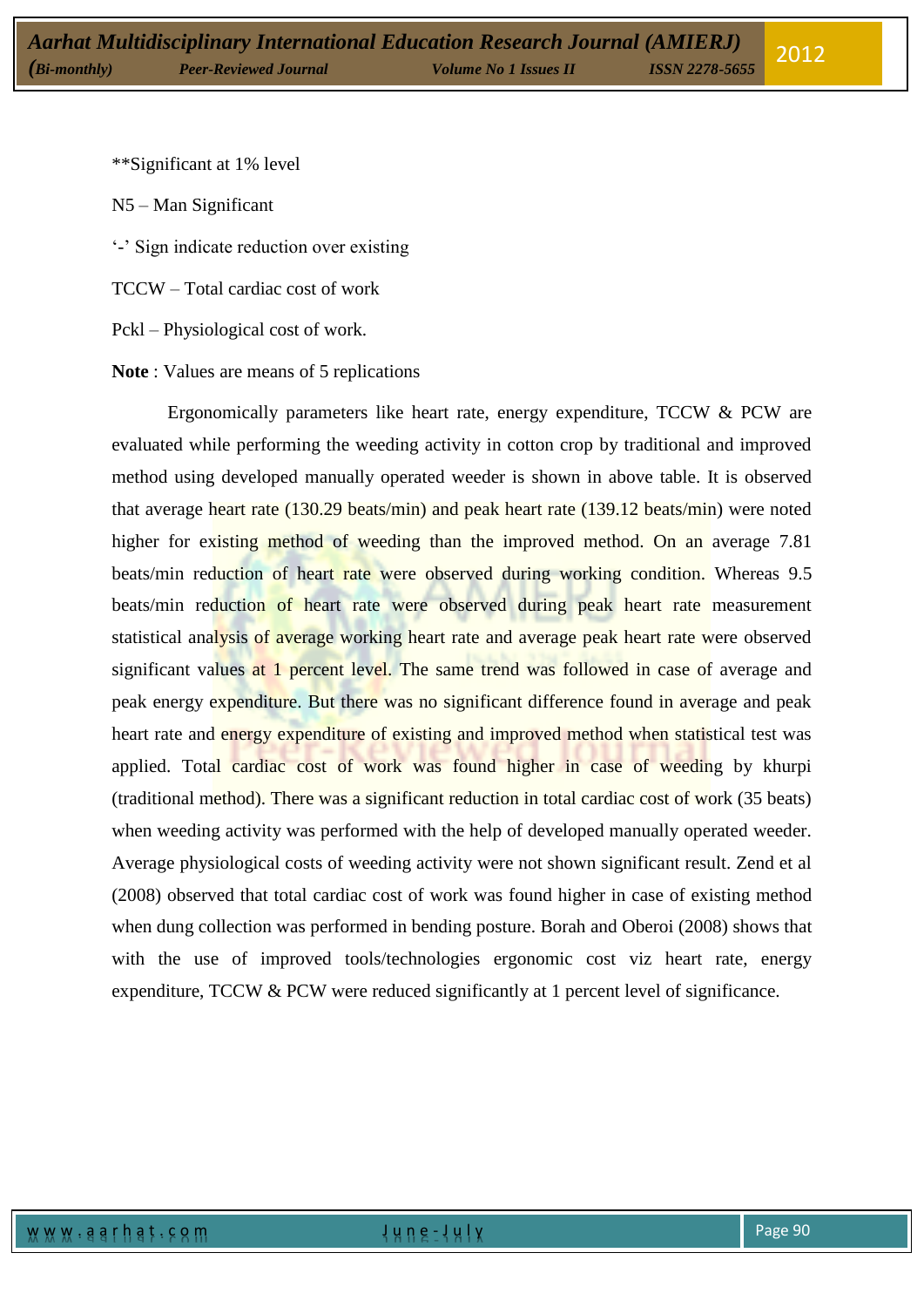|              |                | Area acquired by khurpi | Area acquired by          |  |  |  |
|--------------|----------------|-------------------------|---------------------------|--|--|--|
|              | <b>Subject</b> | (Traditional method)    | developed weeder          |  |  |  |
|              |                | $(m^2/h)$               | improved method $(m^2/h)$ |  |  |  |
| Subject - 1  |                | 110                     | 154                       |  |  |  |
| Subject - 2  |                | 108                     | 135                       |  |  |  |
| Subject - 3  |                | 98                      | 143                       |  |  |  |
| Subject - 4  |                | 105                     | 108                       |  |  |  |
| Subject - 5  |                | 104                     | 120                       |  |  |  |
| Subject - 6  |                | 111                     | 115                       |  |  |  |
| Subject - 7  |                | 97                      | 150                       |  |  |  |
| Subject - 8  |                | 102                     | 120                       |  |  |  |
| Subject - 9  |                | 104                     | 135                       |  |  |  |
| Subject - 10 |                | 111                     | 122                       |  |  |  |
| Mean         |                | 105                     | 130                       |  |  |  |
| S. D.        |                | 4.94                    | 6.12                      |  |  |  |

**Table No.3. The work output of the respondents performing weeding activityin cotton crop**

Table depicts that work output of the weeding activity with the traditional method of weeding and weeding by developed manually operated weeder. Average work out of weeding by developed manually operated weeder were 130  $m^2/h$  whereas average workout put of weeding by tradition at method (khurpi) were  $105m^2/h$ .

Table concludes that developed manually operated weeder increase their efficiency, work output and reduce the drudgery while performing weeding activity.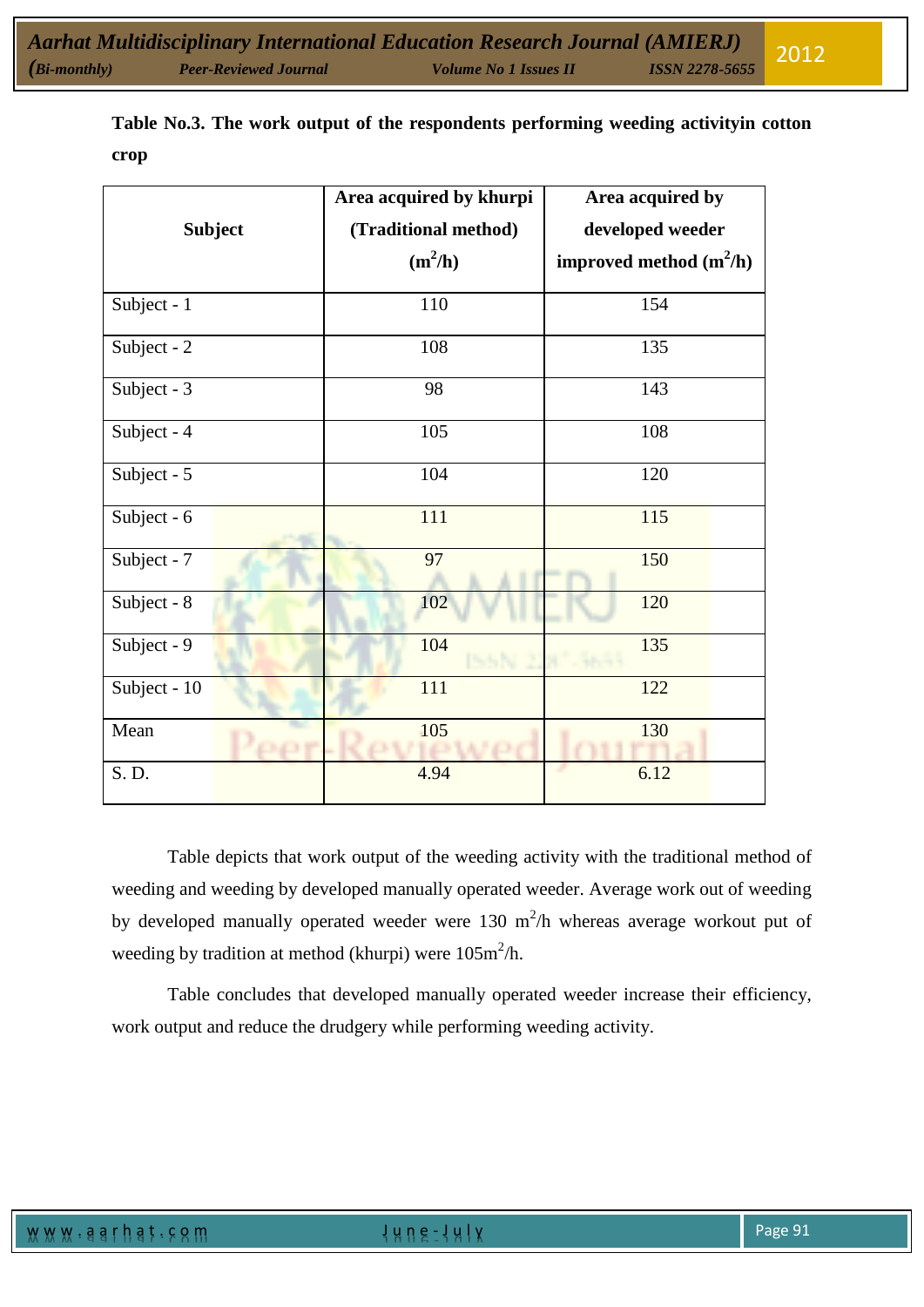|  |                                       |  |  | Table No.4. Percentage distribution of respondents according to musculoskeletal |
|--|---------------------------------------|--|--|---------------------------------------------------------------------------------|
|  | problems in weeding activity $(N=50)$ |  |  |                                                                                 |

|                  |                 | <b>Traditional method of weeding</b> |                          |                          |                | <b>Weeding by developed</b> |                |                |                |                          |              |
|------------------|-----------------|--------------------------------------|--------------------------|--------------------------|----------------|-----------------------------|----------------|----------------|----------------|--------------------------|--------------|
|                  |                 | (khurpi)                             |                          |                          |                | manually operated weeder    |                |                |                |                          |              |
|                  |                 | $\overline{4}$                       | 3                        | $\overline{0}$           | $\overline{2}$ | $\mathbf{1}$                | $\overline{4}$ | $\overline{3}$ | $\overline{0}$ | $\overline{2}$           | $\mathbf{1}$ |
| 1.               | <b>Neck</b>     |                                      | $\overline{\phantom{0}}$ | $\overline{\phantom{0}}$ | 3%             | 7%                          | $\overline{a}$ | 8%             | 4%             | $\overline{a}$           |              |
| 2.               | Shoulder Joint  | $\overline{a}$                       | $\overline{\phantom{0}}$ | $\overline{\phantom{0}}$ | 2%             | 6%                          | $\overline{a}$ | 3%             | 1%             | 2%                       |              |
| 3.               | Upper arm       | $\overline{\phantom{0}}$             | $\overline{a}$           | $\overline{a}$           | 2%             | 4%                          | $\overline{a}$ | 4%             | 6%             | $\overline{a}$           |              |
| $\overline{4}$ . | Elbows          | $\overline{a}$                       | $\overline{a}$           | $\overline{a}$           | 3%             | 5%                          | $\overline{a}$ | 2%             | 2%             | $\overline{a}$           |              |
| 5.               | Wrist / Hands   |                                      |                          |                          | 3%             | 7%                          | $\overline{a}$ | 9%             | 2%             | 3%                       |              |
| 6.               | Lower arms      |                                      |                          |                          | 2%             | 10%                         |                | 5%             | 3%             | $\overline{\phantom{a}}$ |              |
| 7.               | Low Back        |                                      |                          |                          | 2%             | 2%                          | $\overline{a}$ | 4%             | 2%             | $\overline{\phantom{a}}$ |              |
| 8.               | Upper leg/thigh | ۳                                    |                          | $\overline{\phantom{a}}$ | 3%             | 5%                          |                | 2%             | 2%             | $\overline{\phantom{0}}$ |              |
| 9.               | Knees           |                                      |                          |                          | 4%             | 6%                          | $\overline{a}$ | 10%            | 2%             | $2\%$                    |              |
| 10.              | Calf muscles    |                                      |                          |                          | $\overline{4}$ | 4%                          |                | 7%             | $\overline{a}$ | 3%                       |              |
| 11.              | Ankles          |                                      |                          |                          | $\overline{4}$ | 6%                          |                | 8%             | 4%             | $\overline{\phantom{0}}$ |              |
| 12.              | Feet            |                                      |                          |                          | $\overline{2}$ | 4%                          |                | 4%             | 6%             |                          |              |

(highly satisfied-4, satisfied -3, neutral-0, dissatisfied-2 and highly dissationsfied-1)

Table shows that 7 percent agriculture workers are highly dissatisfied about traditional method of weeding because they occurs musculoskeletal problem at neck while 2 percent agriculture workers are dissatisfied about traditional method of weeding because they occurs musculoskeletal problem at shoulder joint. Most of the agriculture workers are highly dissatisfied about traditional method of weeding and they occurs musculoskeletal problem at feet (4 percent), ankles (6 percent) call muscles (4 percent), knees (6 percent), upper leg/thigh (5 percent), low back (2 percent), lower arms (10 percent), wrist (7 percent) and elbows (5 percent) respectively.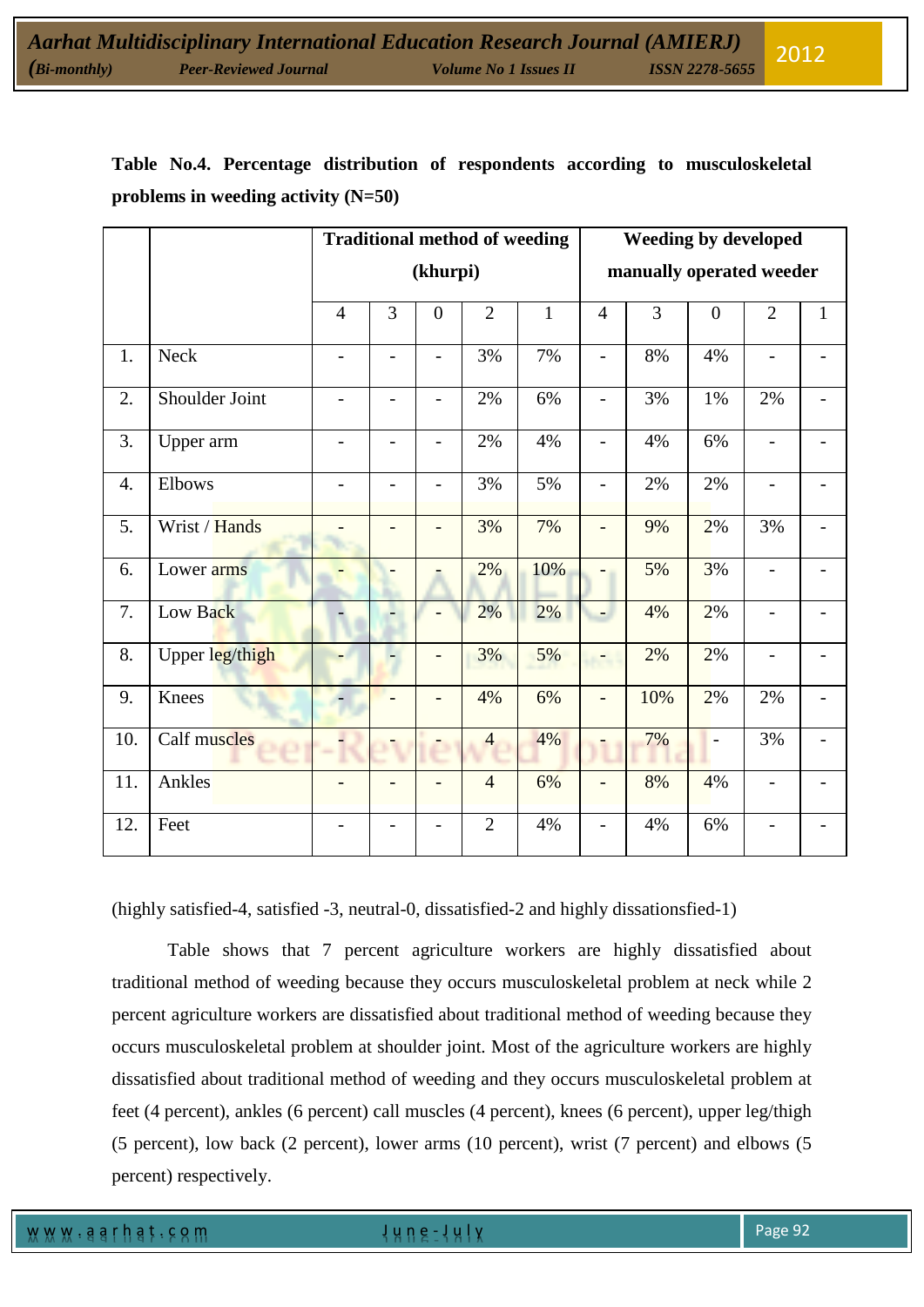Weeding by developed manually operated weeder shows 8 percent agriculture workers are satisfied about musculoskeletal problem at neck because in this typed weeding workers neck is in normal condition 2 percent of agriculture workers are dissatisfied about developed weeder due to occurrence of musculoskeletal problem at shoulder joint.

When agriculture worker doing weedig operation by developed manually operated weeder that time workers push the weeder in forward way, due to that increase the stress on shoulder joint 9 percent agriculture workers are satisfied about occurrence of musculoskeletal problem at wrist, because worker push weeder easily that's why there is no stress on wrist. Three percent agriculture workers are dissatisfied about musculoskeletal problem at call muscles. In weeding activity by developed manually operated weeder push to the weeder is major work of workers. That's why workers are walking more for weeding activity due to that they occurs musculoskeletal problem at call muscles.

Table conclude that most of the workers are not occurs musculoskeletal problem by developed manually operated weeder due to that most of the workers are satisfied about developed manually operated weeder. Most of the workers are occurs musculoskeletal problem by traditional method of weeding due to bad posture used for weeding.

ISSN 2387-3655

# **CONCLUSION:**

Present investigation concludes that developed manually operated weeder increase field performance for weeding activity and decrease the plant damage. Weeding by manually operated weeder increase their efficiency, work output and reduces the drudgery while performing weeding activity. Most of the workers are not occurs musculoskeletal problem by developed manually operated weeder due to that most of the workers are satisfied about developed manually operated weeder. Most of the workers are occurs musculoskeletal problem by traditional method of weeding due to bad posture used for weeding.

#### **REFERENCES:**

- Borah S. and Oberoi K. 2008. Physiological strain of milking animals on the rural women of Punjab, Indian Journal of Social Research 49 |1):29 – 36.
- Yadav R. and Pund S. 2007. Development and Ergonomic Evaluation of Manual Weeder. Agricultural Engineering International: the CIGR Ejournal. Manuscript PM 07 022. Vol. IX.

Zend Z.P., Umrikar S.H., Yeole S.N. and Kamble K.J. 2008. Development of low cost tool